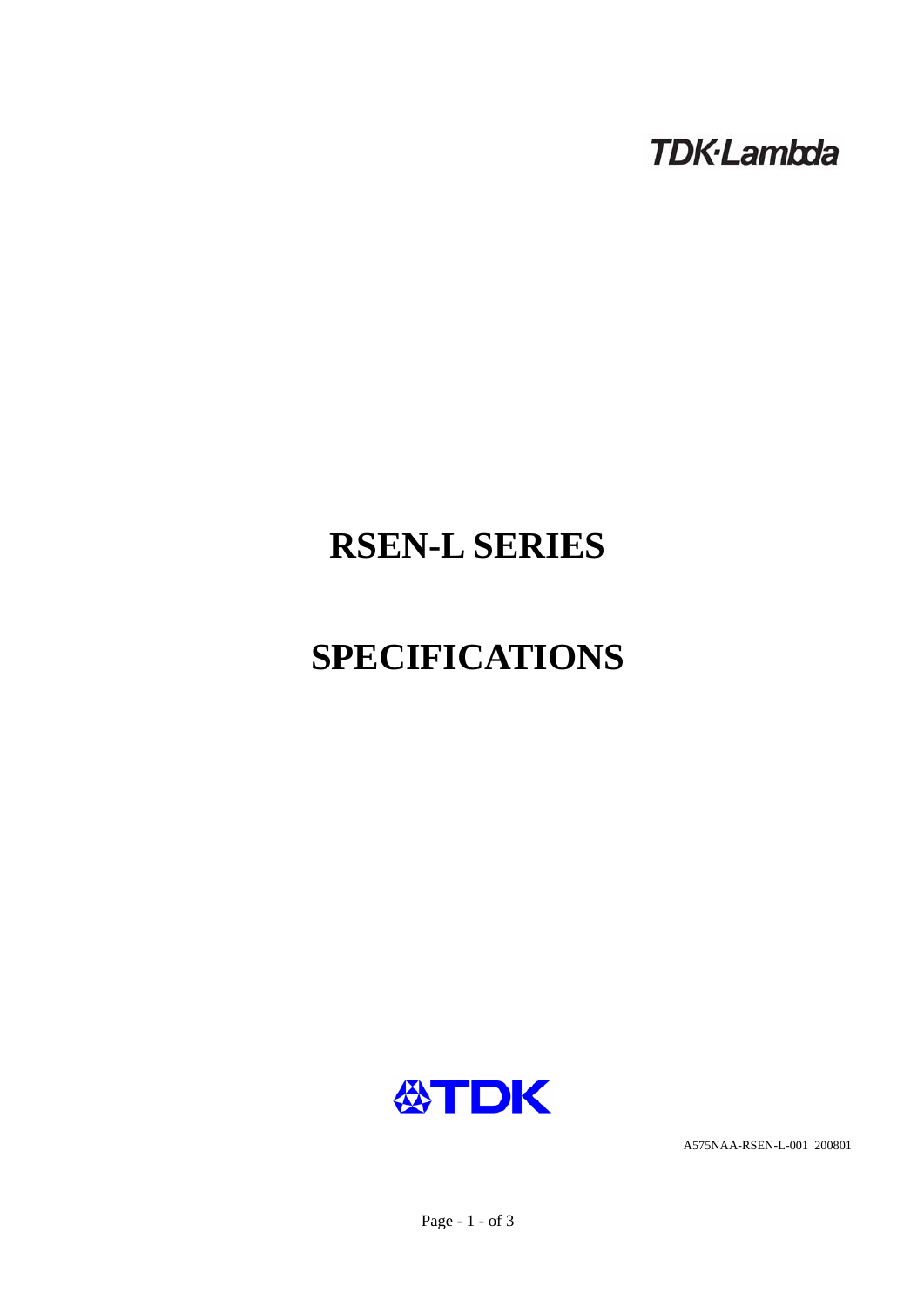### **RSEN-L SERIES**

## **SPECIFICATIONS**

|                | Items                                                             |            | Model                    | <b>RSEN-2003L</b>                                                                                                      | <b>RSEN-2006L</b> | <b>RSEN-2010L</b> | <b>RSEN-2016L</b> | <b>RSEN-2020L</b> |  |  |
|----------------|-------------------------------------------------------------------|------------|--------------------------|------------------------------------------------------------------------------------------------------------------------|-------------------|-------------------|-------------------|-------------------|--|--|
| $\mathbf{1}$   | Rated Voltage (AC, DC)                                            |            | V                        | 250                                                                                                                    |                   |                   |                   |                   |  |  |
| 2              | Rated Current (AC, DC)<br>$*1$                                    |            | A                        | 3                                                                                                                      | 6                 | 10                | 16                | 20                |  |  |
| 3              | <b>Test Voltage</b><br>(terminals to base plate, 1min AC)         |            | V                        | 2500 at $20\pm15^{\circ}$ C, 65 $\pm$ 20 %                                                                             |                   |                   |                   |                   |  |  |
| $\overline{4}$ | <b>Isolation Resistance</b><br>(terminals to base plate, 500V DC) |            | $M \Omega$               | 100 min. at $20\pm15^{\circ}$ C, $65\pm20\%$                                                                           |                   |                   |                   |                   |  |  |
| 5              | Leakage Current                                                   | 250V, 60Hz | mA                       | $0.01$ max.                                                                                                            |                   |                   |                   |                   |  |  |
| 6              | DC Resistance (both lines)                                        |            | $m \Omega$               | 250                                                                                                                    | 110               | 40                | 20                | 10                |  |  |
| $\tau$         | <b>Temperature Rise</b>                                           |            | $\rm ^{\circ}C$          | 30 max.                                                                                                                |                   |                   |                   |                   |  |  |
| 8              | <b>Operating Temperature</b>                                      |            | $\rm ^{\circ}C$          | $-25 - +85$                                                                                                            |                   |                   |                   |                   |  |  |
| 9              | <b>Operating Humidity</b>                                         |            | ÷,                       | $15 \sim 85$ % RH                                                                                                      |                   |                   |                   |                   |  |  |
| 10             | Storage Temperature                                               |            | $\rm ^{\circ}C$          | $-25 - +85$                                                                                                            |                   |                   |                   |                   |  |  |
| 11             | <b>Storage Humidity</b>                                           |            | $\overline{\phantom{a}}$ | $5 \sim 85$ % RH                                                                                                       |                   |                   |                   |                   |  |  |
| 12             | Vibration                                                         |            | $\overline{\phantom{a}}$ | Frequency: 10~55Hz Amplitude: 1.5mm, Sweep for 1 min.<br>Dimension and times : X, Y and Z directions for 2 hours each. |                   |                   |                   |                   |  |  |
| 13             | <b>Safety Standards</b><br>$\overline{\phantom{a}}$               |            |                          | EN60939 (SEMKO), UL1283, CSA C22.2 No.8                                                                                |                   |                   |                   |                   |  |  |
| 14             | Weight                                                            |            | g                        | 170                                                                                                                    | 215               | 230               | 230               | 230               |  |  |

#### **NOTE**

 \*1 Value for Ta less than 55 °C (include 55 °C) For Ta more than 55 °C (not include 55 °C) According to the derating curve shown on the right.



#### **CAUTION**

·Specifications which provide more details for the proper and safe use of the described product are available upon request.

·All specification are subject to change without notice.

A575NAA-RSEN-L-001 200801